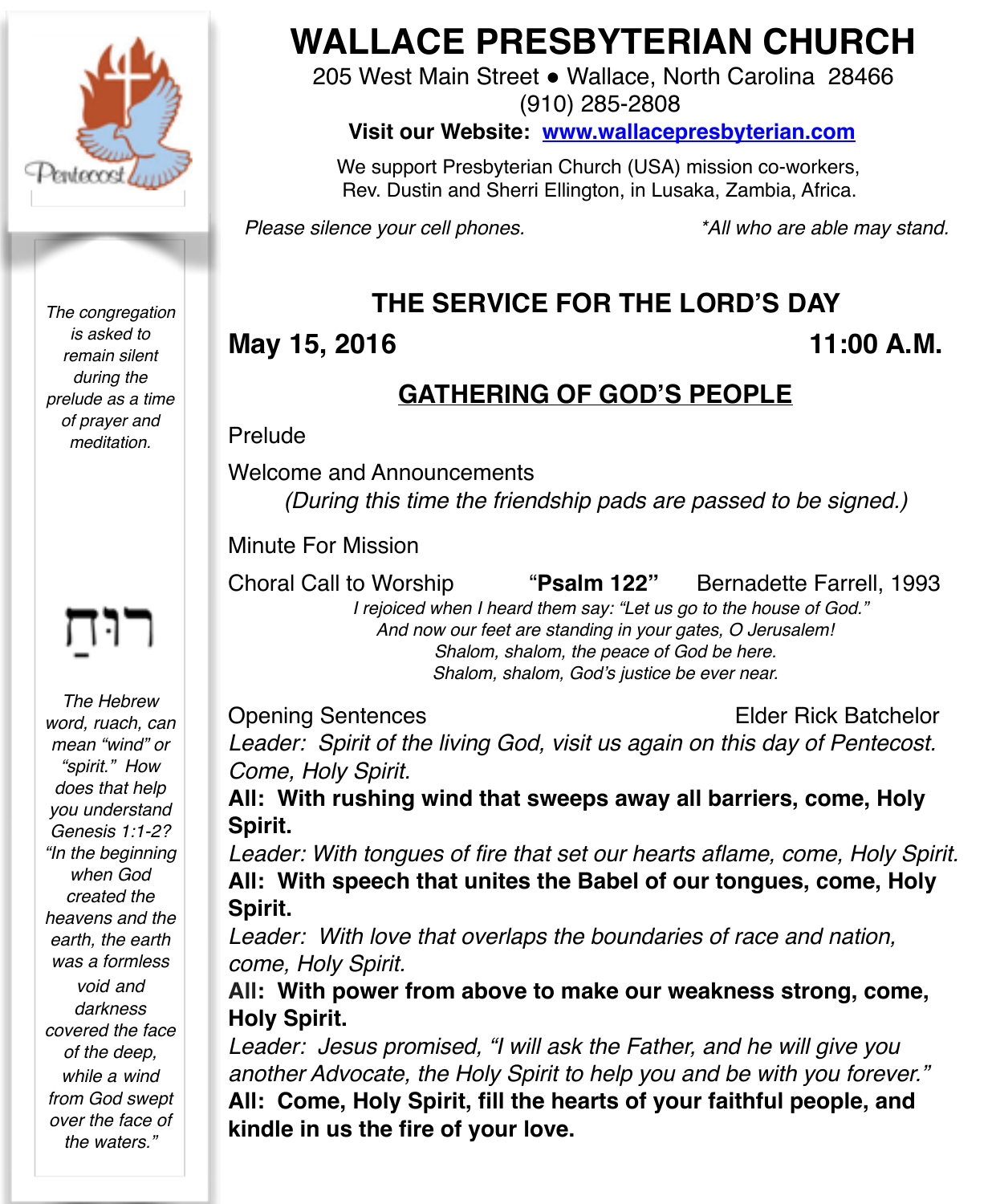\*Hymn #280 **"Come, O Spirit, Dwell Among Us"** EBENEZER

#### \*Unison Prayer of Confession

*Gracious God, by your Holy Spirit you call us to live as members of one body, working together for the common good. Yet we stir up discord and division, squandering your gifts, ignoring your wisdom, living in fear instead of love. Forgive us, we pray. Breathe on us again with the power of your Spirit, so that we may receive your mercy, live according to your way of grace and peace, and be sent forth in your mission to the world; through Jesus Christ our Lord. Amen.*

\*Responsive Assurance of Pardon

*Leader: Holy Spirit, blow through us, renew us, restore us.* **All: Holy Spirit, call us into our true being as your children.** *Leader: Holy Spirit, create in us a new heart full of love for you and for each other. Hear the good news of the gospel:* **All: We are forgiven, restored, and renewed through Christ our risen Lord. Amen.**

Congregational Choral Response "Spirit of the Living God"

*Spirit of the living God, fall afresh on me. Spirit of the living God, fall afresh on me. Melt me; mold me; fill me; use me. Spirit of the living God, fall afresh on me.*

\*Gloria Patri Hymn #581 *Glory Be to the Father*

### **PROCLAIMING GOD'S WORD**

Children's Sermon

#### Anthem **"I Hear Thy Welcome Voice"** B. Harlan, 1988

*I hear Thy welcome voice that calls me, Lord, to Thee, For cleansing in Thy precious blood that flowed on Calvary. I am coming, Lord, coming now to Thee! Wash me, cleanse me in the blood that flowed on Calvary! 'Tis Jesus calls me on to perfect faith and love, To perfect hope and peace and trust, for earth and heaven above. I am coming, Lord, coming now to Thee! Wash me, cleanse me in the blood that flowed on Calvary! All hail! Atoning blood! All hail! Redeeming grace! All hail! The gift of Christ our Lord, our strength and righteousness. I am coming, Lord, coming now to Thee! Wash me, cleanse me in the blood that flowed on Calvary!*

*Both the words and the music of this prayer-song were written by a Presbyterian minister from Tarboro, NC named Daniel Iverson.* 

*"Likewise the Spirit helps us in our weakness; for we do not know how to pray as we ought, but that very Spirit intercedes for us with sighs too deep for words. . . the Spirit intercedes for the saints according to the will of God." Romans 8:26-27*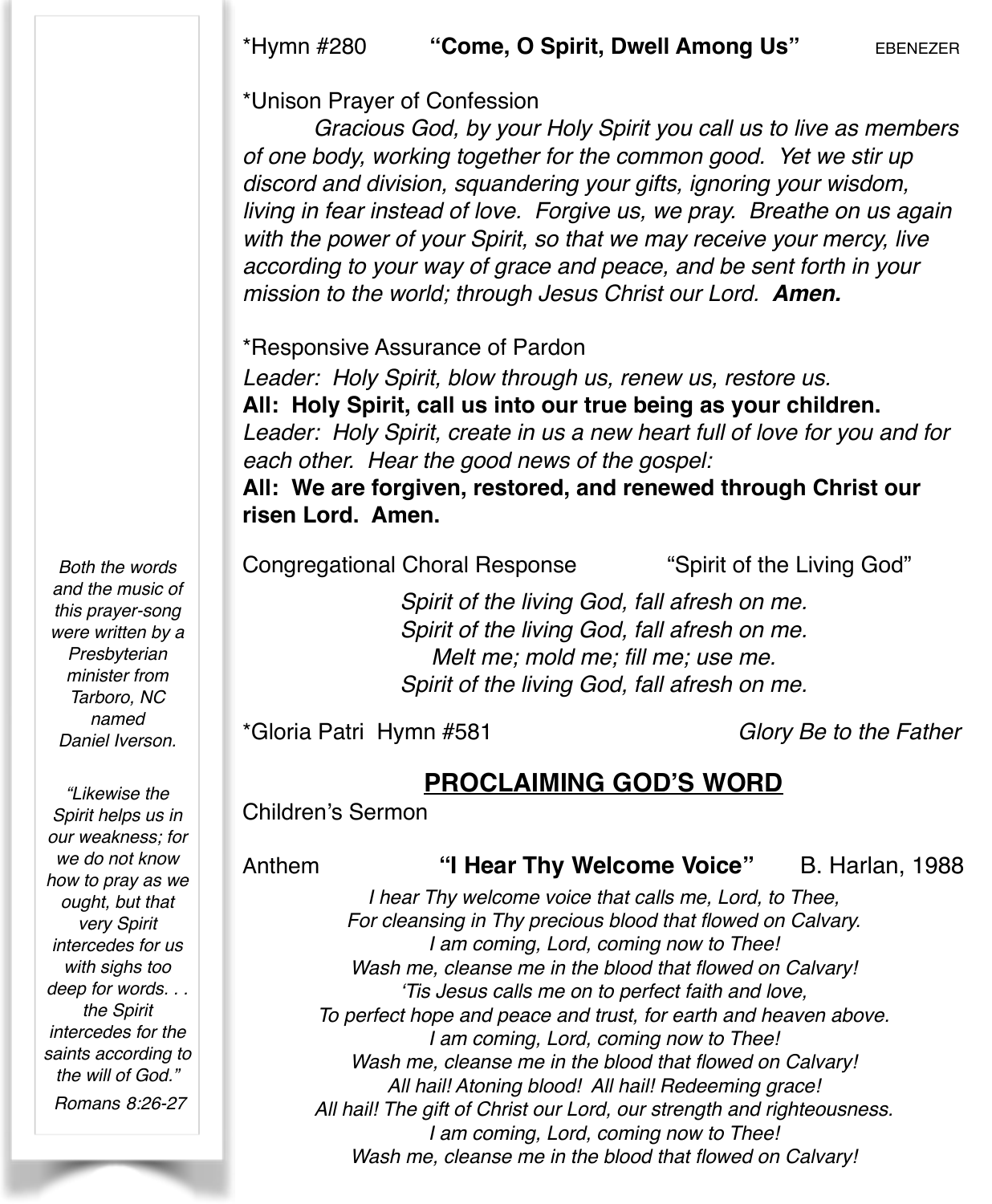Prayer for Illumination

*Let the fire of your Holy Spirit shed light on your Word, O God. As we open these pages, may we find a breath of fresh air, a word for our hearts, a light for our paths. Amen.*

New Testament Lesson **Elder Rick Batchelor** 

 *Acts 2:1-13* +Page 885

\*Hymn #291 **"Spirit, Spirit of Gentleness"** SPIRIT

Gospel Lesson *John 14:1-27* +Pages 877, 878

Sermon "Where the Holy Spirit Comes In" Dr. Philip K. Gladden

A Time for Reflection

Pastoral Prayer with The Lord's Prayer

## **GIVING THANKS TO GOD**

Presentation of Tithes and Offerings

**Offertory** 

\*Doxology and Prayer of Dedication *Praise God from whom all blessings flow; Praise Him all creatures here below; Praise Him above ye heavenly host; Praise Father, Son, and Holy Ghost. Amen.*

\*The Affirmation of Faith From "A Brief Statement of Faith" In a broken and fearful world the Spirit gives us courage to pray without ceasing, to witness among all peoples to Christ as Lord and Savior, to unmask idolatries in church and culture, to hear the voices of peoples long silenced, and to work with others for justice, freedom, and peace. In gratitude to God, empowered by the Spirit, we strive to serve Christ in our daily tasks and to live holy and joyful lives, even as we watch for God's new heaven and new earth, praying, "Come, Lord Jesus!"

\*Hymn #290 **"O Day of Joy and Wonder!"** JONATHAN'S TUNE

*"Some have suggested that one way of understanding the Spirit is to see the Spirit as the personal love which the Father has for the Son and the Son for the Father."*

*N.T. Wright, Simply Christian: Why Christianity Makes Sense*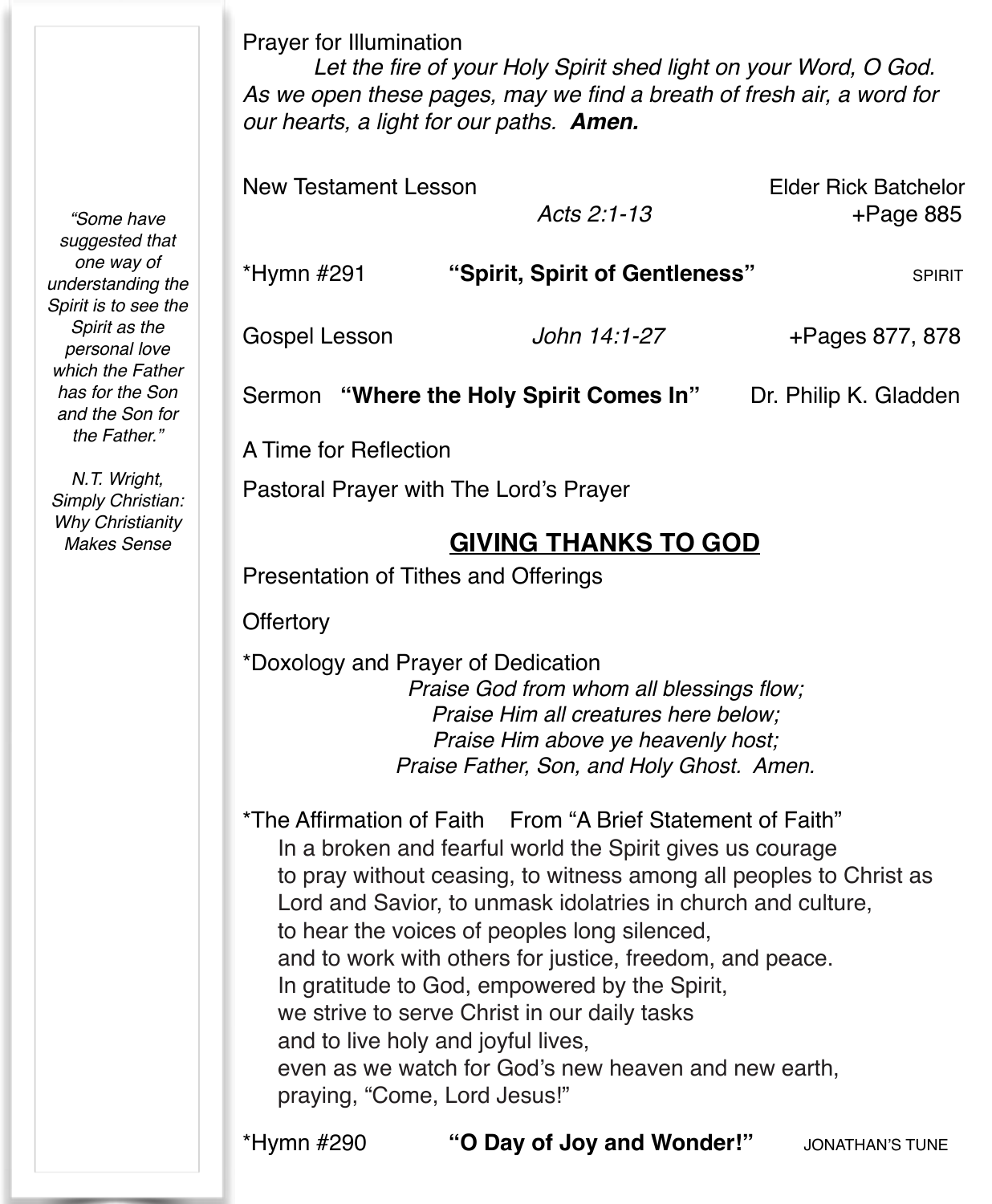*"There's a sweet, sweet Spirit in this place, and I know that it's the Spirit of the Lord. Sweet Holy Spirit, sweet heavenly Dove, stay right here with us, filling us with your love; and for these blessings we lift our hearts in praise; without a doubt we'll know that we have been revived when we shall leave this place."*

*There's a Sweet, Sweet Spirit, Hymn #408*

\*Benediction

\*Choral Benediction **"For Everyone Born"** Murray, Mann, 2006 *God will delight when we are creators of justice and joy, compassion and peace; Yes, God will delight when we are creators of justice and joy*

\*Postlude

\**All who are able may stand.* +*The page number in the pew Bible.*





**STHDAY OFFERI** 

**Presbyterian** Women 2016 Birthday Offering Monday, May 23 at 7:00 PM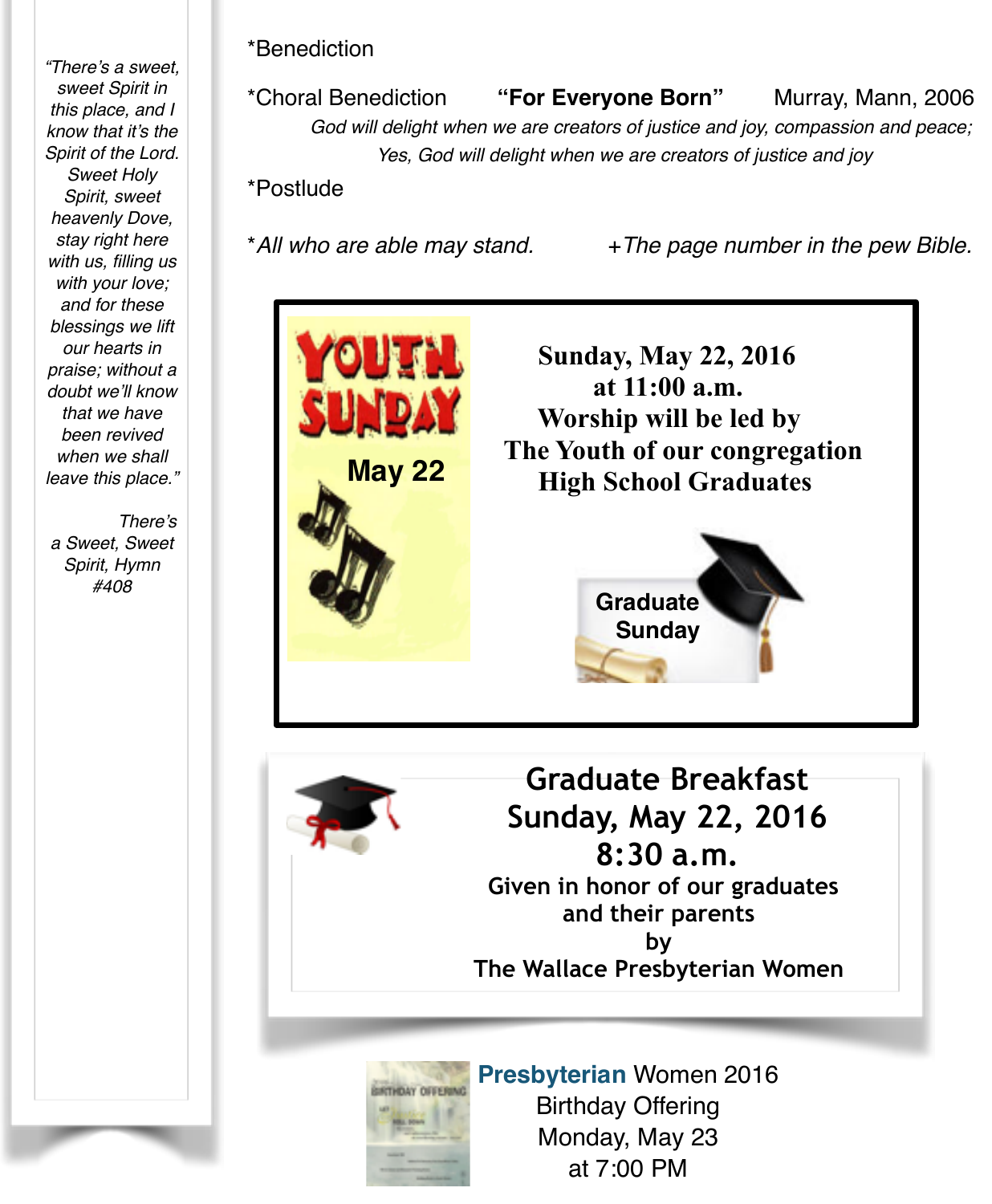|  | <b>WEEKLY CALENDAR</b> |
|--|------------------------|
|--|------------------------|

|            | DAY OF PENTECOST                          |
|------------|-------------------------------------------|
| $9:40$ am  | <b>Opening Assembly</b>                   |
| 10:00 am   | <b>Sunday School</b>                      |
| $11:00$ am | Worship                                   |
| 2:30 pm    | Youth Fellowship/Laser Tag in Wilmington  |
| 5:00 pm    | Kirkwood Vespers, Camp Kirkwood           |
|            | Minister on Overnight Retreat             |
| $6:15$ pm  | Presbyterians Dining Together-Golden City |
|            | No SonRise Worship                        |
| $6:00$ pm  | Session Meeting, Room 304                 |
|            | No Bible Study                            |
| $6:00$ pm  | Handbells                                 |
| $7:30$ pm  | <b>Choir Practice</b>                     |
| 4:30 pm    | Casteen/Mallard Wedding, Angier, NC       |
|            |                                           |

## **NOTES AND ANNOUNCEMENTS**

- Philip Gladden will be on an overnight retreat Monday Tuesday, May 16-17 with The Pastor as Spiritual Guide Program. Please contact Elder George Francis, clerk of session, or the church office in an emergency.
- The session will meet on Tuesday, May 17 at 6:00 p.m. in Room 304. If you have any business or concerns for the session to consider, please speak to one of the elders or the minister.
- " **There will be no Tuesday SonRise Worship or Wednesday morning Bible study this week.**
- **Congratulations to Myra Powell and Joey Stone** who were married in the sanctuary on Friday afternoon, May 13.
- **Christian love and sympathy** is extended to Ann Carter and family and also to Bobby Carter Ives on the death of N.H. Carter on Tuesday, May 10, 2016.
- "**There will be** a Semi-Estate Sale at the home of Gayle Norris on Saturday, May 21, from 8 am—12 noon. 195 River Ridge Drive, River Landing.



**The flowers in the sanctuary today are given by Tim and R.J. Peppe in honor of their children, Cyndi, Scott, Megan and Adam.**